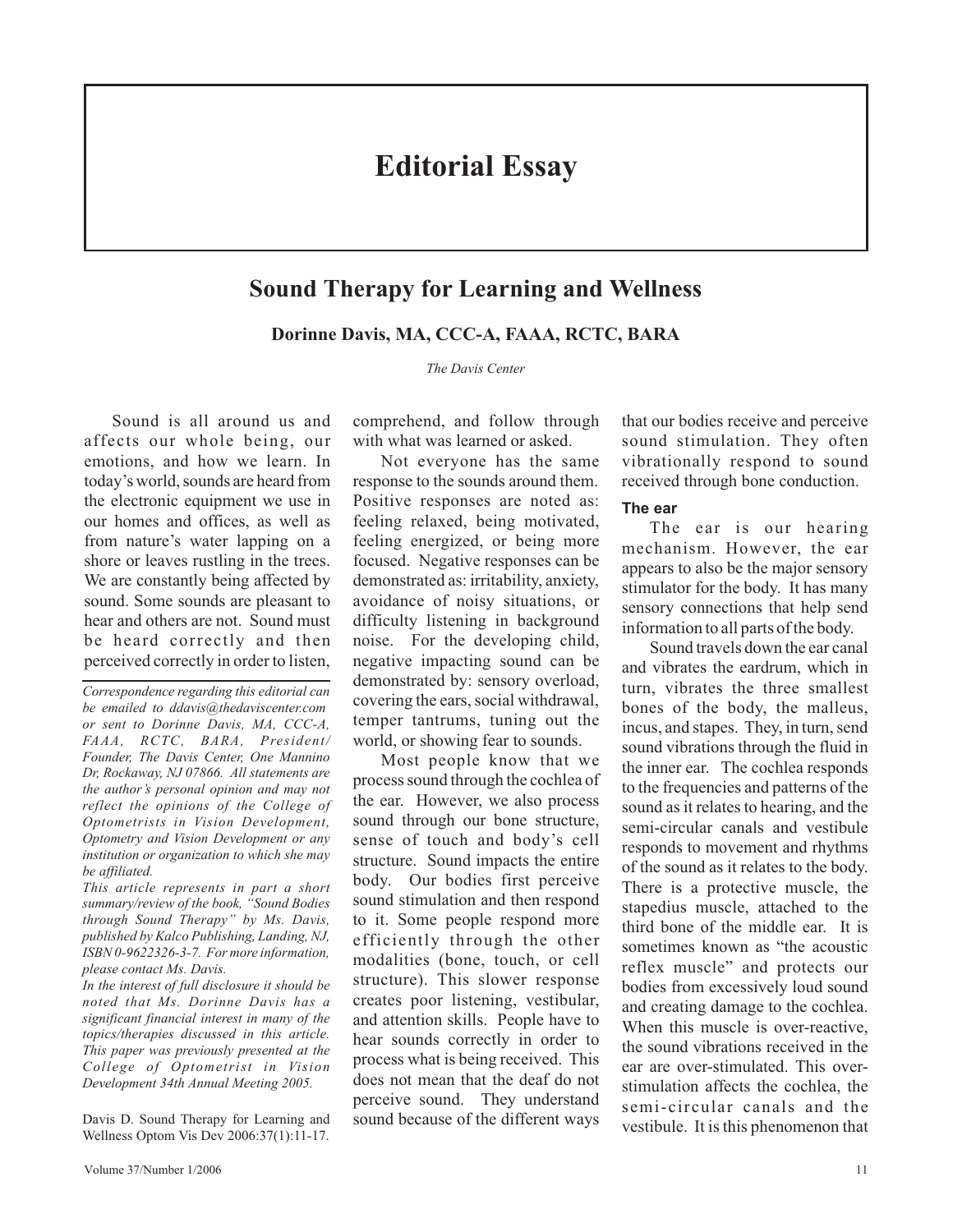appears to create one type of hearing hypersensitivity.

The perception of motion and turning is provided by the semicircular canals, because their positioning in the inner ear covers all the dimensions in space. They are responsible for our body's proprioception skills. Our balance center is housed in the vestibule. From these two areas, sound's stimulation responses for the 'body' are then sent to the brain.

From the cochlea, sound is sent to the brain for interpretation of 'hearing'. Sound's responses first travel through the Superior Olivary Complex, which is a relay center for auditory information helpful in the integration and interpretation of binaural listening, sound localization, and two ear integration. The Lateral Lemniscus is the primary auditory pathway within the brain stem and lies between the Superior Olivary Complex and the Inferior Colliculi. The Inferior Colliculus, the largest auditory structure in the brain stem, has auditory fibers and sensory receptors for body movement, skin, hearing and vision. It is the relay system to higher levels of the brain, and is important for frequency specific information, time and space information, eye, head, and body movement towards sound localization, and binaural hearing. In the thalamus, the Medial Geniculate Body acts as a relay station for auditory information, transmitting information to the auditory cortex via the internal capsule to Heschl's gyrus and via the external capsule to the Insula. It responds to acoustic stimuli, responds to sensory and acoustic stimuli, and transmits auditory discrimination information, auditory attention information, and multisensory arousal information. Neurons originating in the Medial Geniculate Body branch outward to

the auditory areas of the cerebral cortex. Heschl's gyrus is the main auditory area of the cortex, and is the site of auditory sensation and perception. It can retain frequency specific or tonotopic information from the cochlea.

The thalamus also controls the rhythm of the brain waves. The thalamocortical neurons release the brain waves and allow them to spread throughout the brain, the nervous system, and to every part of the body. They regulate the sensitivity and activity of the nervous system. The entrainment (patterning in regular sets like boxcars on a train) of brain waves allows the nervous system to respond to stimulation. This patterning enhances the overall responsiveness of the stimulation.

#### **The neurological system**

The neuron is the functional unit of the brain. It receives information from the dendrites, processes the information within the cell body, and sends the information to the other neurons and cells along its axon. The axon's small fibers have terminals that form a connection, called a synapse, to another cell. Synaptic connections are the way neurons communicate. By processing information and conveying this information to other neurons, behavior and experiences are established. This system is always working. New synapses develop and it is the networking between the neurons that form the activity of the brain, allowing us to continually learn and grow.

The brain receives external stimuli through its sensory system: touch, smell, taste, vision, and hearing that enhance this development. However, without proper stimulation, the connections that allow the brain cells to process become distorted or confused.

Of the 12 cranial nerves, numbers 2-11 are directly or indirectly connected to the ear through the branching effects of the neurons.<sup>1</sup> Four of these nerves, the trigeminal, facial, glossopharyngeal, and vagus, seem to be impacted by sound stimulation more than the others.

The trigeminal, or fifth cranial nerve, has three branches: the ophthalmic, maxillary and mandibular, and stimulates many portions of the face: jaw, lips, nasal passages and palate. It supplies sensation to the motor nerves of the muscles of the head, and helps control pain, temperature, touch, and proprioception of the head. It also innervates the chewing muscle, and provides the tactile sensation from the nasal and oral cavities.

The seventh cranial nerve (facial) is a motor nerve that supplies the proprioceptive and motor fibers to four muscle areas: the stapedius muscle, the posterior digastric muscle (allows the opening of the mouth), the stylohyoid muscle, and the muscles of facial expression. It has nerve fibers that supply:

- 1. sensation of taste from the front two thirds of the tongue
- 2. sympathetic innervation to the lacrimal gland, nose and salivary glands
- 3. the sensation of pain, temperature and touch to portions of the ear canal
- 4. motor innervation to muscles of second branchiogenic origin.

The glossophyaryngeal, or ninth cranial nerve uses the eustachian tube as the connection with the ear. It supplies sensation to the tonsils, pharynx, soft palate, posterior third of the tongue, eustachian tube, and tympanic cavity, and has reflex control of respiration, blood pressure, and heart rate.

The vagus, or tenth cranial nerve, does not play a part with audition but is important for its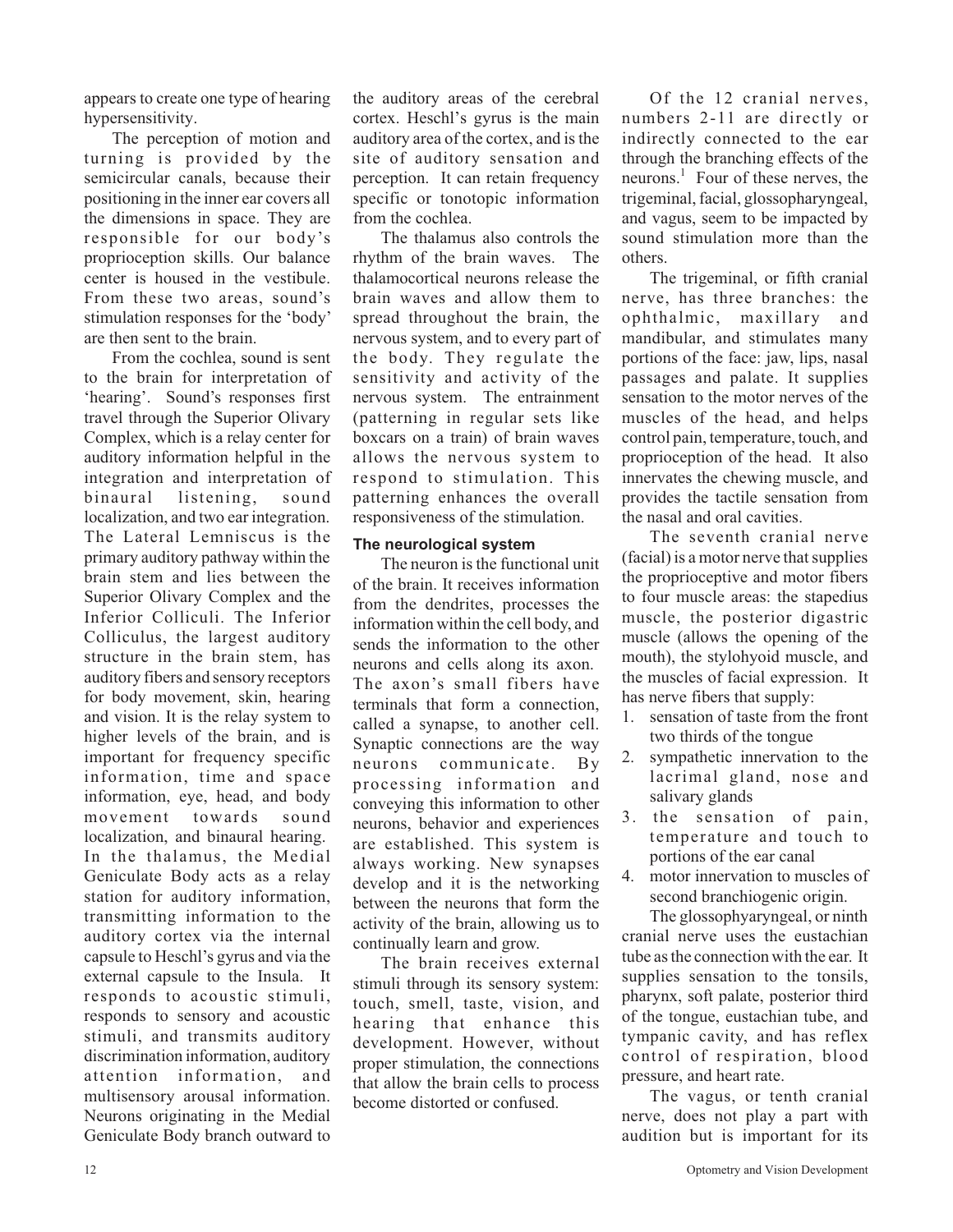response to sound stimulation. It contains motor, sensory, and parasympathetic fibers and extends from the head to the gastrointestinal tract. It stimulates many muscles (in the pharynx, larynx, esophagus, lungs, and the intestine), glands, and glandular organs (most major organs including the spleen, pancreas, kidney, gallbladder, liver, small intestine), and regulates the function of the pharynx, larynx, thorax, and abdomen. It conveys information about local hormone secretions, gut distension, and immune and inflammatory signals, as well as the sensation of nausea and impulses regulating respiration and blood pressure. It has implications for understanding the physiology and pathophysiology of functions such as pain sensitivity, feeding behavior, mood disorders, and acute and chronic inflammatory diseases.<sup>2</sup> When overactive, this nerve can disrupt one's well-being with states of anxiety, angina, stomach distress, or lack of appetite.<sup>3</sup>

#### **Cochlear emissions**

David Kemp, in 1978, reported that a weak acoustic signal emanated from the cochlea about 6 ms after the presentation of a click was introduced to the ear. This was called an otoacoustic emission, and diagnostic testing developed around this phenomenon. From this finding, it was discovered that the ear actually generates a sound naturally, and this became known as a spontaneous otoacoustic emission. It is thought that the source of these otoacoustic emissions are within the cochlea. To date, researchers say that they may be present in one or both ears for some people and absent in others.<sup>4</sup> Researchers are unsure of why we have spontaneous otoacoustic emissions. The sound frequencies absorbed by a molecule are identical with the frequencies emitted by the molecule when

excited. This is known as the Kirchhoff's Principle.<sup>a.</sup>

#### **Hearing vs listening**

Hearing is the physical act of receiving sound in the cochlea. The ear is responsible for both hearing and listening. Listening is a motivated, active process of tuning into what one wants to hear and tuning out what they don't want to hear. It involves a mental process. The brain has to receive the sound and figure out how to use it. This is perception.

#### **Auditory deprivation**

Hearing, listening and perception do not always develop appropriately for some and therefore, affects their development. The connections between the voice, the ear, and the brain were never fully established, and the sensory stimulation necessary to establish these connections was also never fully stimulated. As a result, the connective networks were not enhanced. This is seen as auditory and/or sensory deprivation.

These misperceptions of sound result in poor skill development and overall body imbalances. The following are often demonstrated as a result of misperceptions of sound:

- **Stilted learning:** When the full sensory message is not received in the ear or the brain, only bits and pieces of the message can be processed. The person can only respond, interpret, and learn from those pieces of information. The resulting learning is accomplished in chunks which limits how much information can be processed and retained at one time.
- **Hypersensitivity to sound:** Three (3) different types of hearing hypersensitivities to sound have been identified.<sup>6</sup> Negative reactions to sudden loud sounds, certain pitches, babies crying, reverberant rooms, low frequency sounds, people talking, and more

have been reported. The responses often interfere with the individual's ability to pay attention, tune in, and respond.

- **Difficulty listening in background noise:** When background noise is present, it masks the person speaking, and the listener has to work extra hard to listen to foreground speech. The listener must be able to discriminate sounds well, differentiate far and near sounds, and tolerate extraneous sound. People with sound processing issues find this difficult.
- **Disconnected speech:** The brain must receive good input from the rhythm, timing, inflection, prosody (stress and pitch), and tone of the speaker's voice, as well as the sequence of the phonemes within their words. Speech can become choppy or disconnected when not perceived properly.
- **Weak auditory discrimination skills:** The ability to discriminate between the speech sounds within words is important for understanding speech. The difference for example between a /t/ and a /d/ sound can be major for comprehension. If a child is told, "The bat is in the closet," and instead hears, "You're bad and go to the closet," the child will become very confused. He knows he heard the second sentence and is in disbelief when the speaker indicates he heard it incorrectly.
- **Localization of a sound:** Knowing where a sound comes from is important for communication. The listener must be able to locate the speaker's voice in order to tune into what they are saying.
- **Auditory processing timing lag:** Some listeners hear the entire word or message in one chunk, while others hear it in parts and must put the pieces together for comprehension. It takes longer to put together the pieces and this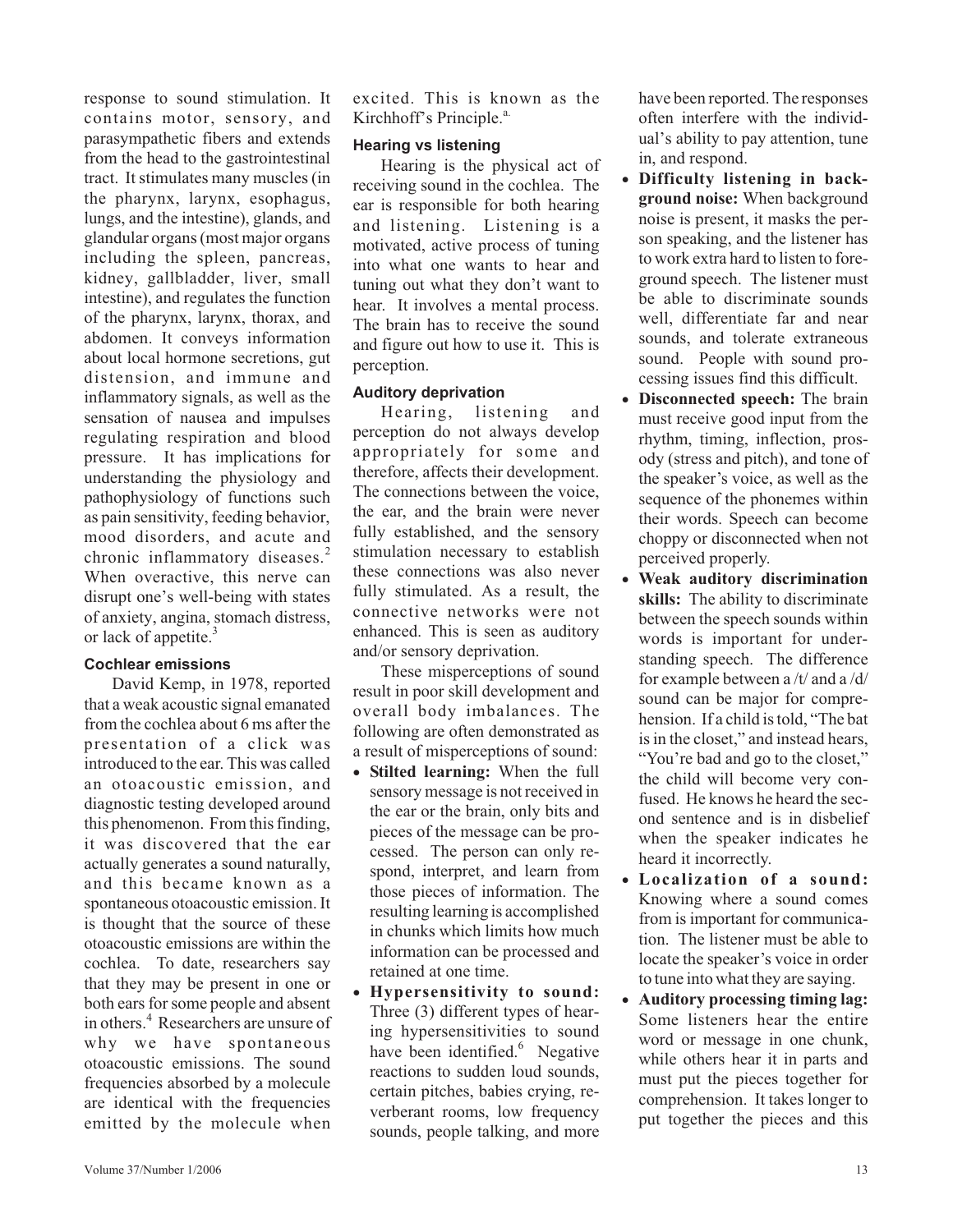

*From Sound Bodies through Sound Therapy. Printed with permission by Kalco Publishing, LLC*

can be seen as a timing lag. This can be minimal or significant, yet impact the listener's response skills.

- **Emotional Instability:** While traveling from the cochlea to the brain, sound passes through the limbic system, a main emotional response center. People, who have misperceptions of sound, often demonstrate emotional instability.
- **Attention/focusing weaknesses:** To maintain attention and focus, the listener must be comfortable with the sound, understand it clearly, and not be distracted by extraneous sound. This is often not the case when the listener does not perceive sound well.
- **Vestibular/balance disorders:** Sound's vibrations stimulate the semi-circular canals and the vestibule as well as the cochlea. Because of these vibrations and the resulting neurological responses,

all sensory integrations skills affect overall body responses. Vestibular issues are demonstrated in balance, coordination, oral motor skills, gross and fine motor skills, eye-hand coordination, handwriting, and the need for or the exclusion of sensory input: touch, taste, smell, sound, and vision.

- **Health and well-being issues:** When the body is constantly working with inefficient processes, it does not function maximally. This eventually is evidenced in a person's wellness.

#### **The Tree of Sound Enhancement Therapy®**

Sound-based therapies have become one solution for making positive change for people whose perceptions of sound are not fully functioning or established. The Tree of Sound Enhancement Therapy was created as a developmental flow chart for the correct administration of the various sound therapies that exist today.

The 'Tree' is divided into parts. The 'Root' system demonstrates one's sense of hearing, not so much hearing loss, as over-reactions to sound. The 'Trunk' represents general sound processing connections, incorporating all the anatomy and physiology of the ear and its related functions. It identifies the foundations of the voice-earbrain connection established by Dr. Alfred Tomatis (explained in the section under Trunk) and works at establishing a better functioning and balanced system. The 'Leaves and Branches' addresses specific auditory processing skill weaknesses, such as auditory discrimination, sequencing, memory, and the more academic skills such as reading, spelling, and handwriting. The 'Maintenance' of the Tree is accomplished with the voice, either by knowing how to use one's own voice to support the body (voice-ear repatterning), or by using vocal analysis to determine how to support the body (explained in the section under 'Body Maintenance'). This entire Tree analogy uses the power of sound to enhance the Voice-Ear-Brain Connection to make positive change in auditory processing, learning, development, and wellness.

The term 'auditory' throughout the entire framework of what the Tree incorporates is more than just language and responsiveness to 'hearing'sound. The word 'auditory' for all levels of the Tree encompasses everything that the ear does, including vestibular function. The development of the vestibular function is a precursor to the development of language so when watching for developmental changes, all areas of skill development must be watched.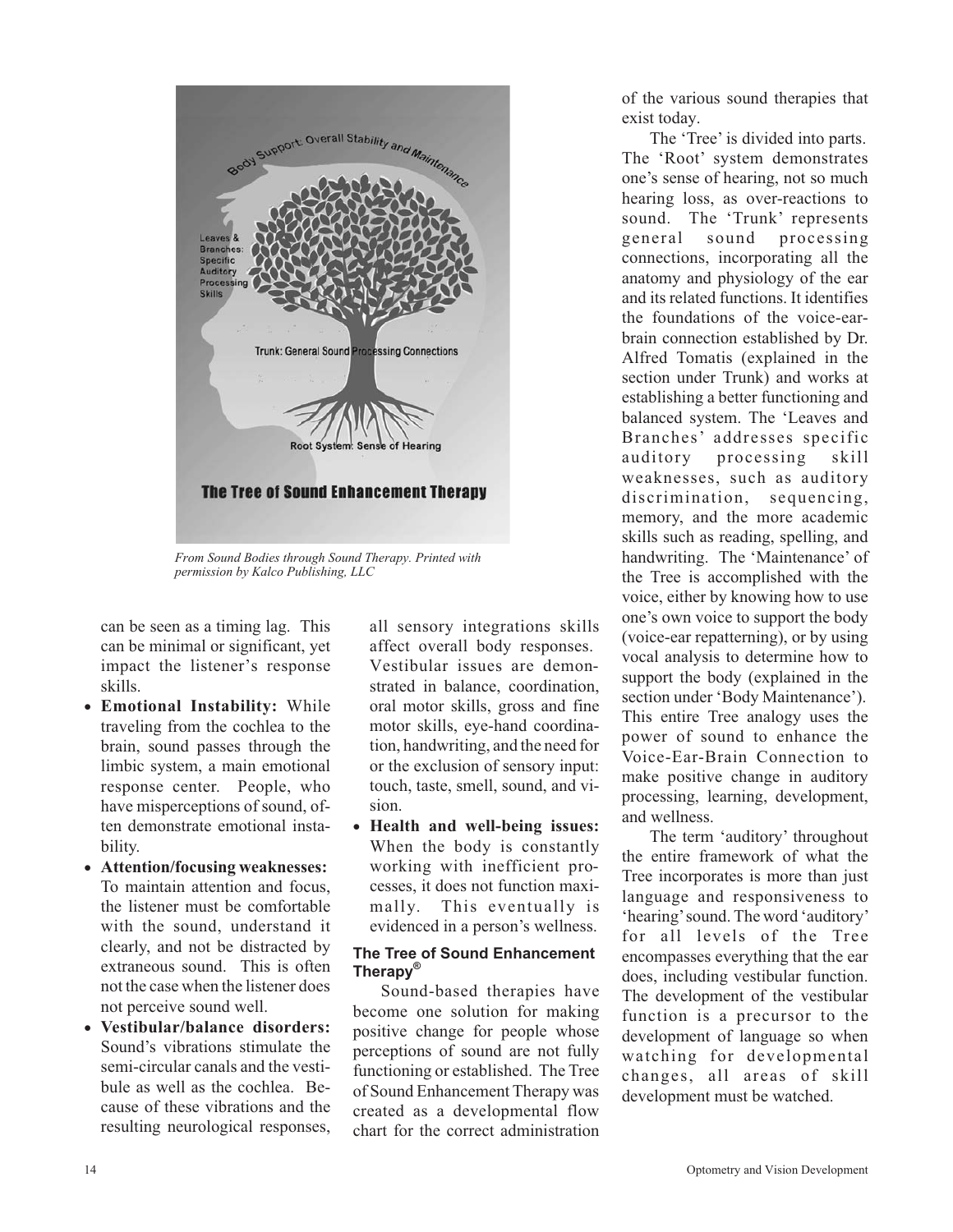#### **Diagnostic evaluation for therapy protocol (DETP®)**

How does one know where to start on The Tree of Sound Enhancement Therapy? The Diagnostic Evaluation for Therapy Protocol (DETP) was developed to help determine the starting place. Tests from the initial assessments of the different sound-based therapies as well as standardized audiological tests are used to determine if a sound-based therapy can be supportive for an individual. If more than one therapy is needed, the correct order for the therapies to be administered can also be determined from the DETP. This test battery is currently being tested and standardized for future dissemination to audiologists.<sup>a.</sup>

## **Root system**

The Root System encompasses one's sense of hearing. A person can have normal hearing thresholds (ranging from 0 to 20 dB) yet also demonstrate hypersensitivity to sound (thresholds of minus 5 or minus 10 dB). Dr. Berard's Auditory Integration Training (AIT) addresses this type of hypersensitivity to sound. Dr. Guy Berard, a French Ear, Nose, and Throat physician, while trying to help a personal hearing problem, studied under Dr. Alfred Tomatis, the founder of sound therapy, and went on to develop a different method. Research has demonstrated that AIT's main purpose is to retrain the acoustic reflex muscle in the middle ear. Davis reports that consistently 91% of individuals tested pre and post AIT demonstrated change in this muscle from very low levels to normal levels after 10 days of listening.<sup>7</sup> The program lasts 10 days. Specially chosen music is played through an approved device that through a system of high and low pass filtering, gating, loud sound and between ear sound changes, accomplishes a permanent change in how the muscle reflex works. A Hearing Sensitivity Audiogram is administered pre, mid, and post sessions to monitor changes and set programs appropriately. Results have demonstrated:

- 1. a decrease in hypersensitivity to sound (only one type of hearing hypersensitivity)
- 2. an interest in communication
- 3. an improvement in attention to auditory stimuli
- 4. an increase in eye contact, a decrease in restlessness, an improved 'sense of self', longer sentence length, better auditory comprehension, and fewer perseverative behaviors.<sup>b.</sup>

#### **The trunk**

The Trunk of the Tree includes all body processes associated with the anatomy and physiology of the ear including branchial stimulation of the cranial nerves. There is only one method that addresses all of these processes—the Tomatis Method®, a method of sound stimulation affecting the entire body. <sup>8</sup> Dr. Tomatis began researching sound's impact on the body in the late 1940's to early 1950's. In 1957, the French Academie of Science established three laws known as 'The Tomatis Effect.' Those laws state:

- 1. The voice only contains the harmonics that the ear can hear.
- 2. If you give the possibility to the ear to correctly hear the distorted frequencies of sound that are not well heard, these are immediately and unconsciously restored into the voice.
- 3. The imposed audition sufficiently maintained over time results in permanently modifying the auditory and phonation.

These laws helped to establish the Voice-Ear-Brain Connection, from which Dr. Alfred Tomatis developed the Tomatis Method. With his method, a special device plays appropriate musical selections during a specific program established after a careful evaluation that determines the individual's listening skills. The intensive sessions stimulate the voice-earbrain over many days. The typical program is for 15 consecutive days, listening two hours per day, then waiting one month and returning for another 15 consecutive days, listening for two hours per day. The second session may be divided into eight and seven days with various spacing intervals between them. Some individuals need more than this basic program to get them to the stage where the voice will be able to support them. Dr. Tomatis in his second law emphasized that the voice is the vehicle by which a listener can support and maintain the learning changes over time. These additional sessions are only determined after continued testing and monitoring of progress. A few of the reported benefits are:

- 1. decreased hearing hypersensitivities
- 2. a sense of well-being
- 3. a sense of being more connected to the world
- 4. better eye contact
- 5. improved social skills
- 6. less aggressive behaviors
- 7. enhanced self image
- 8. improved language skills
- 9. improved academics such as reading, writing, and spelling
- 10. improved posture/balance/ coordination
- 11. better organizational skills
- 12. improved attention.<sup>9</sup>

#### **The leaves and branches**

The 'Leaves and Branches' portion of the Tree addresses specific auditory processing skills important for learning and development. The Roots and Trunk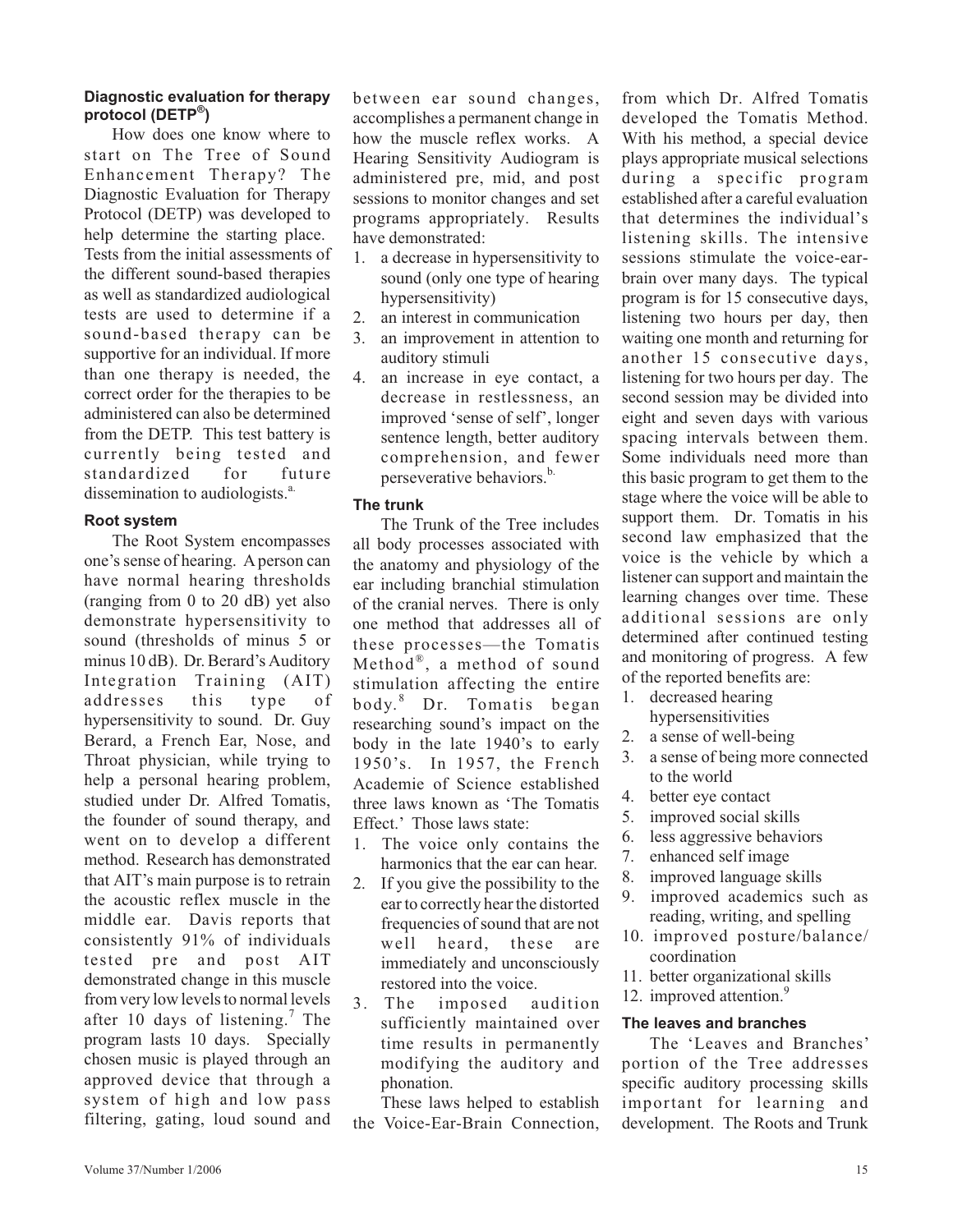must demonstrate a sufficient foundation to support the changes that occur at this level.

The specific therapies incorporated at this level are working on separate skill sets. One therapy at this level is Fast ForWord®, a computer based program that enhances temporal sequencing of sounds. Temporal sequencing is important for language development, and subsequently with reading development. The program is typically six to eight weeks in length, lasting from  $1\frac{1}{2}$  to  $1\frac{3}{4}$  hours per day, and incorporates various learning game activities intended to challenge and improve temporal sequencing. The reported benefits have been: improved temporal sequencing, faster response time to input, enhanced overall learning skills, improved reading skills and improved listening in background noise. $^{12}$ 

Another therapy appropriately applied at this level is Interactive Metronome®, which uses a metronome beat and an interactive response to develop rhythm and timing. Rhythm and timing is important in understanding the subtleties of language, as well as being able to maintain focus and attention, or planning and sequencing an activity. The person makes a tapping response with their hands or feet and is monitored by a body sensor connected to the computer while responding to a steady metronome beat. The program typically lasts 15 days for one hour per day, after which individuals report:

- 1. increased attention without distraction
- 2. improved planning and sequencing skills
- 3. improved mental concentration
- 4. improved physical motion skills
- 5. improved cognition and academic performance

6. better control of aggression. $^{13}$ 

Other therapies that can be included at this level of the Tree are: The Listening Program®, the Listening Fitness Training Program (LiFT®), and the Samonas Method. At the very top of the Tree is the program "Read-Spell-Comprehend®" which pulls together the foundational skills working toward completion for learning.

## **Body maintenance**

In order for the Tree to thrive and maintain the learning changes accomplished through the development of the other Tree portions—Roots, Trunk, and Leaves and Branches, the entire tree needs to be nourished or at least maintained. The Voice-Ear-Brain Connection plays a pivotal role at this level because, as Dr. Tomatis described, the voice is key to the body's stability, and therefore the maintenance of the Tree.<sup>7</sup> It is the voice at the 'Body Maintenance' level that helps the body reach its maximum potential. The learning changes will only be maximally supported when this level is working appropriately. As the voice is the key ingredient at this level, the science of Human BioAcoustics® is used, because it explores the potential that the voice is a mathematical representation of the body and was developed with an understanding of the voice-ear-brain connection.

BioAcoustics, means 'life sounds,' and the science of Human BioAcoustics was established by Sharry Edwards. Through vocal analysis, Ms. Edwards has demonstrated that the body is a mathematical matrix of predictable frequency relationships.<sup>12</sup> Vocal analysis identifies those frequencies that are out of balanced. These frequencies are placed within the mathematical matrix and a frequency specific sound protocol is then created to support body change.

This sound protocol helps maintain or enhance the learning and developmental changes obtained with the other sound-based therapies. The benefits are numerous and help people with learning, developmental, and wellness  $is sues.$ <sup>13</sup>

## **Davis Addendum® to the Tomatis Effect**

There is a continuous inter-connected web of cells called 'the living matrix'<sup>14</sup> that allows sound energy vibration to channel information to all parts of the body. Sound is not only heard through the ear but through every cell of the body because every cell is a sound resonator and responds to sounds from outside the body. All parts of the body respond to vibrations and affect physical, emotional, and mental states. A voiceprint displays when the body's vibrations or frequencies are distorted or not working well. $^{13}$ 

The body has a distinct combination of frequencies for each structure and process which must be present and balanced to maintain integrity. The body can diagnose itself but is incapable of selfgenerating frequencies for corrective purposes. The voice is the most obvious and readily available frequency source for obtaining information about the body. The voice is the sound source and the ear is the receiver. Together they form a dynamic system. The ear establishes the foundation for energy patterns and the voice displays the patterns.<sup>13</sup>

The connections between the frequency output of Spontaneous Otoacoustic Emissions (SOAE) and the frequency output of the voice through vocal analysis have been studied. One hundred percent (100%) correlation between frequencies noted as 'stressed' (or out of the normal pattern) from both SOAE's and voiceprints was